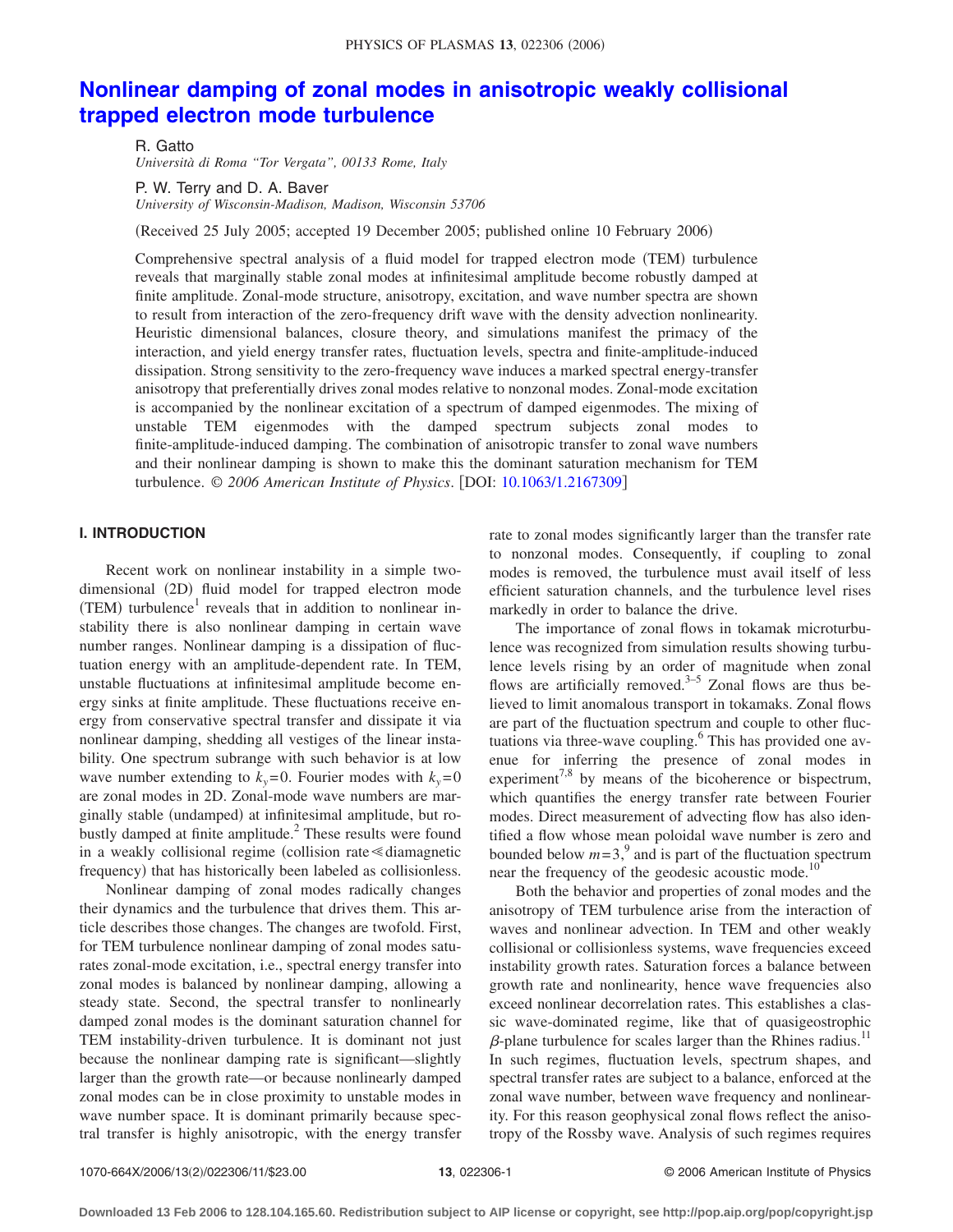proper treatment of wave frequencies. When there are multiple fields, time derivatives are combinations of multiple eigenfrequencies, and it is not proper to represent them by any single frequency (e.g., the frequency of the unstable mode). The simplest way to deal with this problem is to decompose the fields into their linear eigenmode constituents, recasting the model as nonlinear evolution equations for the eigenmode amplitudes.<sup>1</sup> This procedure is known as the helical decomposition in rotating fluids where the eigenmodes are helicity waves.<sup>12,13</sup> Here we apply a more generic label and refer to it as the eigenmode decomposition.

Two features are salient in the eigenmode decomposition. First, spectral energy transfer is anisotropic, with zonal modes receiving a disproportionate share. The enhancement occurs because  $k_y = 0$  minimizes the difference of the linear eigenmode frequencies, which appears in the denominator of the mode coupling strength in the eigenmode decomposition. For zonal modes, the frequency difference vanishes to lowest order in the small parameter  $\nu/\omega_*$  (collision frequency/ diamagnetic frequency), yielding the enhancement. Second, the coupling strength in the density advection nonlinearity is order ( $\nu/\omega_*$ ) for the interaction of two Fourier modes on the unstable eigenmode branch, whereas it is order  $(\omega_* / \nu)$  for the interaction of the same two Fourier modes with one on the unstable eigenmode branch and one on the second eigenmode branch. The latter is damped for all wave numbers, is usually ignored in analyses because it is assumed to decay to zero, and does not even have a recognized label in the literature. However, simple parametric instability analysis shows that it is always excited in the linear growth phase. This eigenmode need only reach an amplitude two orders smaller than the amplitude of the unstable eigenmode for it to make order unity changes in the saturation dynamics. In fact, its amplitude is only one order smaller, and it dominates saturation. The excitation of this eigenmode, which we refer to simply as the damped eigenmode, means that there is a nonlinear eigenmode, given as an amplitude-dependent projection on the two linear eigenmodes of the basis set. It is shown here that any modification of the eigenmode of the linear instability produces damping of energy at the zonal wave number  $k_y = 0$ .

The relationship of zonal modes to wave physics in TEM puts it into a broad empirical similarity group characterized by anisotropic spectral condensation. Members of this group  $include$  Hasegawa-Mima turbulence,<sup>14</sup> TEM turbulence, quasigeostrophic  $\beta$ -plane turbulence, three-dimensional (3D) rotating turbulence, $15$  and rotating stratified turbulence.<sup>16</sup> In each of these systems large-scale structure possessing the anisotropy of the zero-frequency *linear* wave is driven by isotropic nonlinearities in a wave-dominated regime. For Hasegawa-Mima, TEM, and quasigeostrophic  $\beta$ -plane turbulence, the global-scale structures are zonal flows and zonal density fields. For 3D rotating turbulence the structures are vortical columns. Introducing stratification allows the addition of layered zonal flow-like structures. Stable drift-wave and  $\beta$ -plane turbulence have nonlinearities that transfer energy to the global scales of zonal flows. In contrast, absent wave anisotropy, the nonlinearities of TEM and rotating and stratified turbulence drive energy to small scales away from zonal flows. In these systems, near-resonant three wave interactions induce inverse transfer to large scales. This process, which violates the axiom that dynamical invariants govern cascade direction, has recently been described analytically and shown to satisfy a near-resonant waveinteraction condition.<sup>17</sup>

Nonlinear damping and the anisotropic wave-turbulence interaction are analyzed spectrally using strong turbulence statistical closure theory, dimensional analysis and numerical computation. We apply the closure to the eigenmode decomposition to obtain the energies of the unstable and damped eigenmodes, and the nonzero energy of the complex cross correlation of the two nonorthogonal eigenmodes. This task is accomplished analytically using weak collisionality as an expansion parameter, leading to expressions for the rms saturation values of the nonlinear eigenmode for both the turbulence and the zonal modes. From the dominant saturation balance it is clear that when the weak collisionality of the trapped electron scattering exceeds viscosity and small-scale collisional density diffusion, the turbulence saturates by energy transfer to the damped eigenmode, with the most significant channel being to the zonal modes. Kolmogorov-like energy transfer by forward cascading within the unstable eigenmode is subdominant, and has no effect on the saturation levels to lowest order. Dimensional analysis of the balance of wave frequency and nonlinearity at the zonal wave number in the eigenmode decomposition yields spectral densities for each of the eigenmode amplitudes.

This article is organized as follows. In Sec. II zonal mode excitation is described from the equations for the eigenmode decomposition and numerical computation. In Sec. III a comprehensive spectral picture of the saturated state of zonal modes and TEM turbulence is presented. Section IV deals with the nonlinear damping of zonal modes. Conclusions are given in Sec. V.

### **II. ZONAL MODE EXCITATION**

TEM turbulence can be described by a simple fluid model, consisting of electron density and (ion) vorticity evolution equations that have been linked by quasineutrality. The model is

$$
\frac{\partial n}{\partial t} - \nabla \phi \times z \cdot \nabla n + \nu (n - \phi) = - \hat{\alpha} v_D \frac{\partial \phi}{\partial y},\tag{1}
$$

$$
\frac{\partial}{\partial t} (1 - \nabla^2 - \epsilon^{1/2}) \phi - \epsilon^{1/2} \nu (n - \phi) + \nabla \phi \times z \cdot \nabla \nabla^2 \phi
$$
  
= 
$$
- v_D [1 - \epsilon^{1/2} \hat{\alpha}] \frac{\partial \phi}{\partial y},
$$
 (2)

where  $n = \epsilon^{1/2} n_e + \phi$  is an effective density,  $n_e$  is the density of trapped electrons,  $\phi$  is the potential,  $\epsilon^{1/2}$  is the trapping fraction,  $\nu$  is the detrapping rate,  $\nu_D$  is the diamagnetic drift velocity,  $\hat{\alpha} = 1 + 3 \eta_e / 2$ , and  $\eta_e$  is the ratio of gradient scale lengths for the density and temperature. A derivation of this model and the dimensionless normalizations for  $n$ ,  $\phi$ ,  $t$ ,  $x$ , and *y* are given in Ref. 1. The quantity *n* will be referred to as the electron density, but it depends on the potential. Ap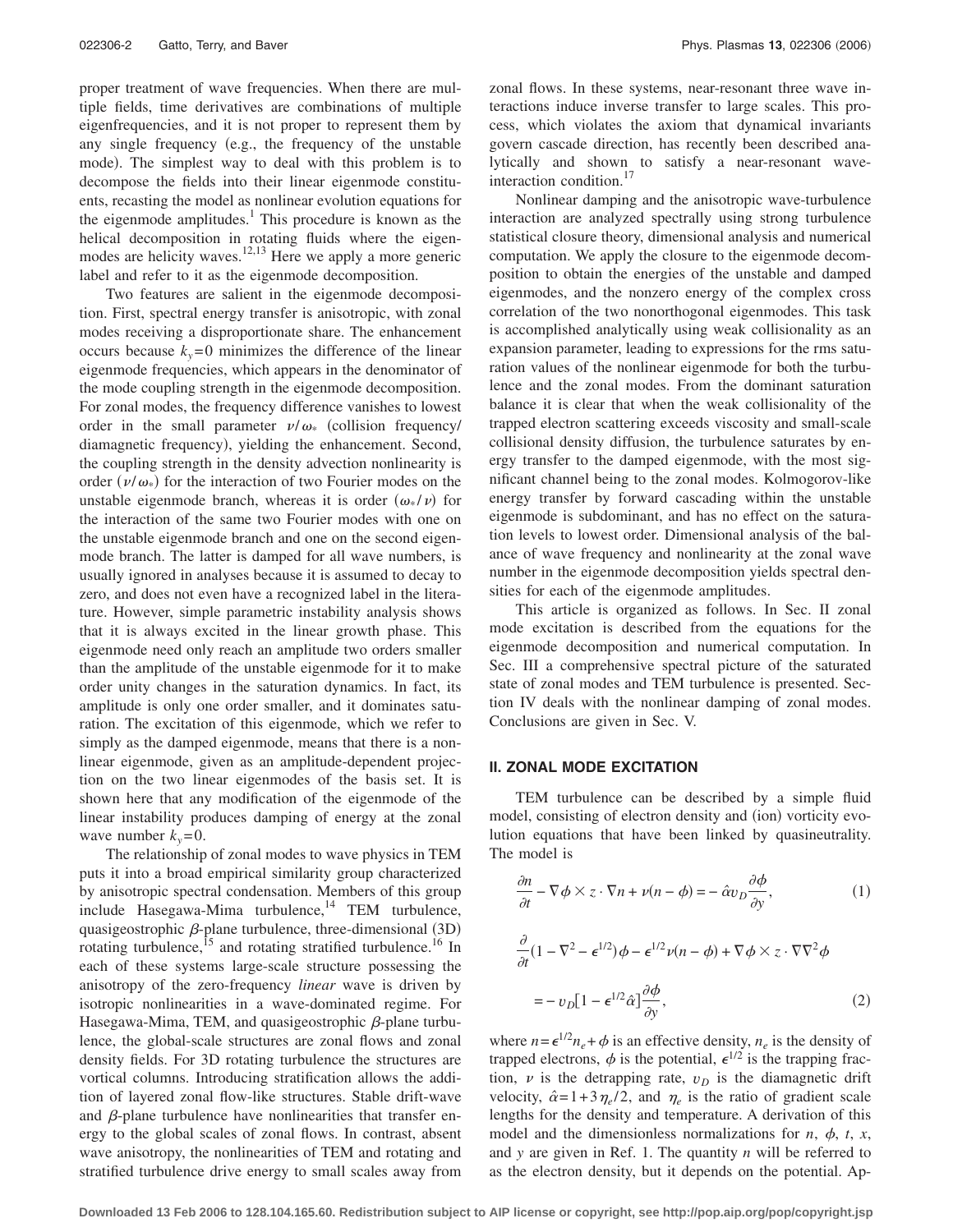plying the spatial Fourier transform to Eqs. (1) and (2),

$$
\frac{\partial n_k}{\partial t} + \nu n_k + [ik_y v_D \hat{\alpha} - \nu] \phi_k
$$
  
=  $b_n(k) = -\sum_{k'} (\mathbf{k'} \times \mathbf{z} \cdot \mathbf{k}) \phi_{k'} n_{k-k'},$  (3)

$$
\frac{\partial \phi_k}{\partial t} - \frac{\epsilon^{1/2} \nu}{1 + k^2 - \epsilon^{1/2}} n_k + \frac{\left[i k_y v_D (1 - \hat{\alpha} \epsilon^{1/2}) + \nu \epsilon^{1/2} \right]}{1 + k^2 - \epsilon^{1/2}} \phi_k
$$

$$
= b_\phi(k) \equiv -\sum_{k'} \frac{(\mathbf{k'} \times \mathbf{z} \cdot \mathbf{k})(k - k')^2}{1 + k^2 - \epsilon^{1/2}} \phi_{k'} \phi_{k - k'}, \tag{4}
$$

where  $b_n(k)$  is advection of turbulent electron density and  $b_{\phi}(k)$  is advection of vorticity. Density advection has two spatial derivatives, vorticity advection has four. Consequently electron density advection is the dominant nonlinearity at large scales where  $k \leq (\sqrt{n/\phi})_{\text{rms}}$ . Zonal flow spectra typically peak at low  $k_x$ , putting the energy containing zonalflow scales in the long wavelength regime. Thus while zonal mode excitation is conventionally associated with the Reynolds stress and flows, density advection and density zonal modes must be considered to form an accurate picture of the physics. Recent analysis of data from the Texas experimental tokamak infers the excitation of zonal flows through bispectra of coupled density and electrostatic potential fluctuations,<sup>8</sup> consistent with density advection. Advective nonlinearities of density or pressure have historically been identified with energy transfer to small scales. Hence the physics of spectral transfer to the long wavelengths of zonal flows<sup>17</sup> is as nontrivial as it is vital to zonal flow formation.

Because zonal modes are not linearly unstable, they reach finite amplitude only by spectral transfer from modes with  $k_y \neq 0$ . The process is highly sensitive to wave anisotropy. The physics can be understood heuristically. In the weakly collisional regime the growth rate is smaller than the wave frequency  $(\gamma \propto \nu \ll \omega \propto k_y v_D)$ . At saturation the nonlinearities must become as large as the growth rate to achieve stationarity, but these remain smaller than wave frequencies. In such wave-dominated regimes, frequencies enter dominant balances through their role in the turbulent decorrelation rate. However the wave frequency vanishes for  $k_y = 0$ . This leads to a singular layer in wave number space in which spectral transfer to  $k_y = 0$  becomes sufficiently large to enable the spectrum at  $k_y=0$  to compensate for the vanishing of  $k_y$ . This was first demonstrated numerically for quasigeostrophic  $\beta$ -plane turbulence.<sup>11</sup> (There, the labeling of *x* and *y* axes is opposite to the plasma convention, and the wave term vanishes for  $k_x=0$ ). A steep  $k_y^{-5}$  spectrum develops for wave numbers near  $k<sub>x</sub> = 0$  to keep the wave terms in balance with the nonlinearity. The spectral density outside the band near  $k_x$ =0 is much smaller, falling off as  $k^{-5/3}$ . The steep spectrum feature, which represents a geophysical zonal flow, is created by highly anisotropic spectral transfer, favoring  $k_x=0$  zonal modes over other nonzonal modes.

The situation is analogous to the singular layers that arise in partial differential equations whenever the term of the highest-order derivative can drop out of a dominant balance because of the smallness of a multiplicative coefficient.

The term remains in the balance if the highest derivative becomes large enough to offset the small coefficient. In partial differential equations the term with the highest derivative dictates the singularity. In spectral equations the term with the lowest power of  $k$  dictates the singularity (i.e., the wave term) because it dominates at long wavelengths. This term vanishes for  $k_y=0$ , hence the singularity is expressed as an enhancement of spectral density and spectral transfer for  $k_y$  $=0.$ 

This anisotropic enhancement is readily evident in the eigenmode decomposition. This transformation is a nonlinearly evolving projection onto the basis set formed by the linear eigenmodes. Under the eigenmode decomposition the density and potential are written as

$$
\begin{aligned}\n\binom{n_k(t)}{\phi_k(t)} &= \beta_1(k,t) \binom{R_1}{1} + \beta_2(k,t) \binom{R_2}{1} \\
&= \binom{R_1 \quad R_2}{1 \quad 1} \binom{\beta_1(k,t)}{\beta_2(k,t)} \\
&= \mathbf{M} \binom{\beta_1(k,t)}{\beta_2(k,t)},\n\end{aligned} \tag{5}
$$

where  $\beta_1(k,t)$  and  $\beta_2(k,t)$  are the instantaneous (nonlinearly evolving) amplitudes of the linear eigenmodes, and  $[R_1, 1]$ and  $[R_2, 1]$  are the eigenvectors. The components  $R_j(k)$  are the ratio  $n_k / \phi_k$  for each eigenfrequency  $\omega_i$ , and are obtained by linearizing Eq. (4), replacing  $\partial/\partial t$  with  $-i\omega_j$ , and solving for  $n_k$ . The result is

$$
R_j(k) = -\frac{1 + k^2 - \epsilon^{1/2}}{\nu \epsilon^{1/2}} \left[ i\omega_j - \frac{ik_y v_D (1 - \hat{\alpha} \epsilon^{1/2}) + \nu \epsilon^{1/2}}{1 + k^2 - \epsilon^{1/2}} \right],
$$
\n(6)

where the eigenfrequencies  $\omega_i$  are the roots of the characteristic equation,

$$
\omega^{2}(1 + k^{2} - \epsilon^{1/2}) + \omega[-v_{D}k_{y}(1 - \hat{\alpha}\epsilon^{1/2}) + i\nu(1 + k^{2})] - ik_{y}v_{D}\nu = 0.
$$
 (7)

Evolution equations for  $\beta_j(k,t)$  are obtained by inverting Eq. (5), taking a time derivative, using Eqs. (3) and (4) to write  $\dot{n}_k$  and  $\dot{\phi}_k$  in terms of their evolution operators, and rewriting  $n_k$  and  $\phi_k$  in terms of  $\beta_1(k)$  and  $\beta_2(k)$  with Eq. (5). The result is a pair of equations that are diagonal in the linear coupling but mix the two nonlinearities,

$$
\left(\begin{array}{c}\n\dot{\beta}_{1}(k) \\
\dot{\beta}_{2}(k)\n\end{array}\right) + \left(\begin{array}{cc}\n\dot{\omega}_{1} & 0 \\
0 & i\omega_{2}\n\end{array}\right) \left(\begin{array}{c}\n\beta_{1}(k) \\
\beta_{2}(k)\n\end{array}\right) \\
= \frac{1}{R_{1}(k) - R_{2}(k)} \left(\begin{array}{c}\nb_{n} - R_{2}(k)b_{\phi} \\
-b_{n} + R_{1}(k)b_{\phi}\n\end{array}\right),
$$
\n(8)

where  $b_n$  and  $b_\phi$  are understood to be evaluated using the substitution  $n_k = R_1 \beta_1 + R_2 \beta_2$  and  $\phi_k = \beta_1 + \beta_2$ . A useful approximation to Eq. (8), one that will be the basis of analysis in subsequent sections, is given by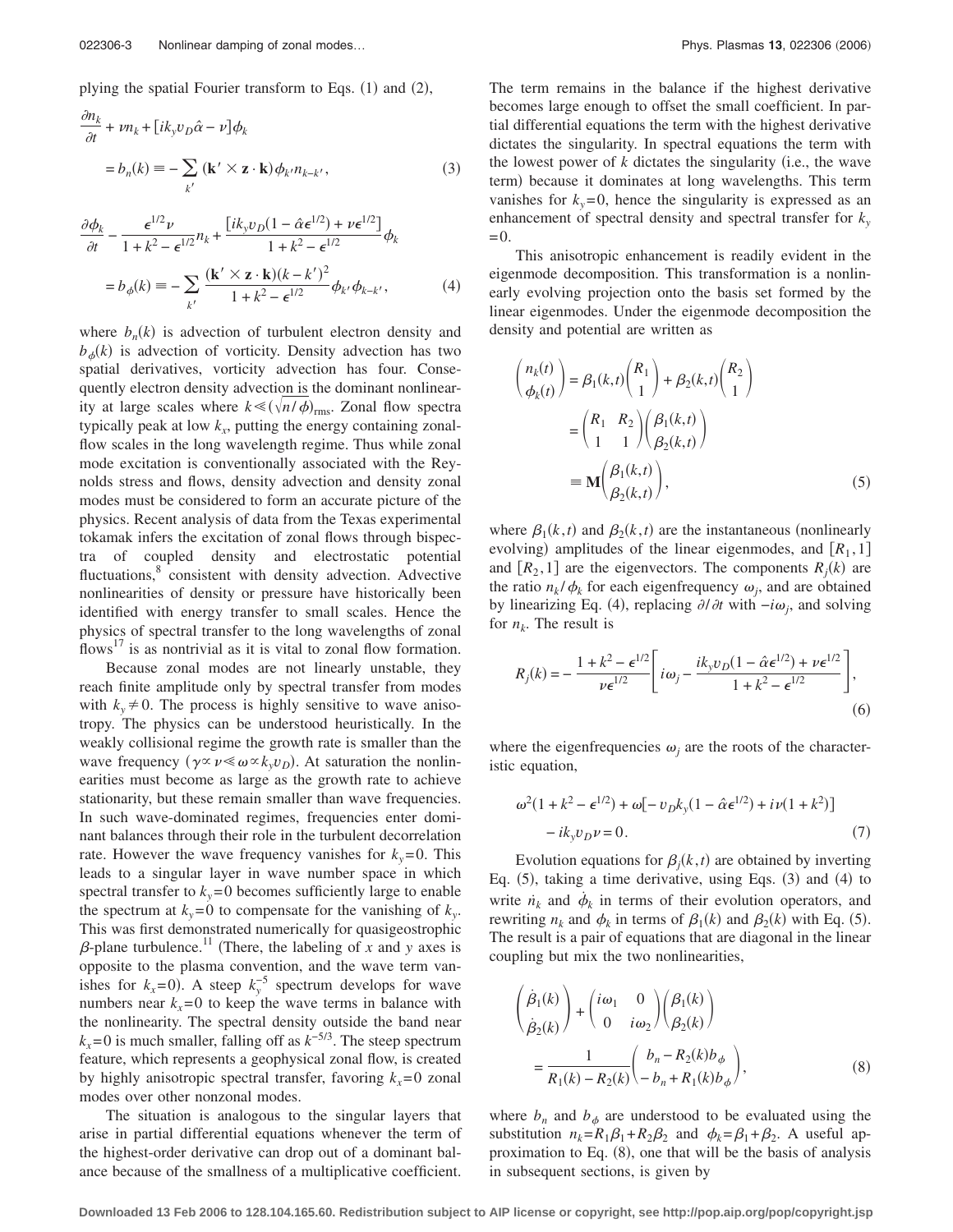$$
\dot{\beta}_j(k) + i\omega_j \beta_j(k) \approx \sum_{k'} \frac{(-1)^j (\mathbf{k'} \times \mathbf{z} \cdot \mathbf{k})}{R_1(k) - R_2(k)} [R_1(k')\beta_1(k') + R_2(k')\beta_2(k')] \beta_1(k - k'). \tag{9}
$$

This approximation is reached by discarding the vorticity advection nonlinearity  $b_{\phi}$  and assuming that  $\beta_2 \le \beta_1$ , so that  $\beta_2$  can be dropped relative to  $\beta_1$ . These approximations conserve energy and are generally valid in the long wavelength regime.

The strong anisotropy of spectral transfer favoring zonal modes is readily evident in the behavior of the factor *R*<sup>1</sup>  $-R_2$ <sup>-1</sup> in Eq. (8). From Eq. (6), this factor is controlled by the eigenfrequency difference  $\omega_1(k) - \omega_2(k)$ :

$$
\frac{1}{R_1(k) - R_2(k)} = \left(\frac{i\nu \epsilon^{1/2}}{1 + k^2 - \epsilon^{1/2}}\right) \frac{1}{[\omega_1(k) - \omega_2(k)]}.
$$
(10)

The eigenmode frequencies are the roots of Eq. (7). The first root  $\omega_1$  is the unstable weakly collisional trapped electron mode. For  $k_v \neq 0$  it has a real frequency proportional to  $v_D k_v$ and a growth rate proportional to  $\nu$ . For  $k_y=0$  this root has  $\omega_1 = 0$ . If the nonzonal modes are weakly collisional, v  $\langle v_{D}k_{v} \rangle$ , the frequency for nonzonal and zonal wave numbers is

$$
\omega_1(k) = \frac{v_D k_y (1 - \hat{\alpha} \epsilon^{1/2})}{(1 + k^2 - \epsilon^{1/2})} + \frac{i \nu \epsilon^{1/2} [\hat{\alpha} (1 + k^2) - 1]}{(1 + k^2 - \epsilon^{1/2}) (1 - \hat{\alpha} \epsilon^{1/2})} + O\left(\frac{\nu^2}{v_D k_y}\right) \quad (k_y \neq 0),
$$
\n(11)

$$
\omega_1(k) = 0 \quad (k_y = 0). \tag{12}
$$

The second root  $\omega_2$  is a stable eigenmode branch. Its frequency for nonzonal and zonal wave numbers is

$$
\omega_2(k) = \frac{-i\nu}{(1 - \hat{\alpha}\epsilon^{1/2})} - \frac{\nu^2 \epsilon^{1/2} [\hat{\alpha}(1 + k^2) - 1]}{k_y v_D (1 - \hat{\alpha}\epsilon^{1/2})^3} + O\left(\frac{\nu^3}{v_D^2 k_y^2}\right) \quad (k_y \neq 0),
$$
\n(13)

$$
\omega_2(k) = \frac{-i\nu(1 + k_x^2)}{1 + k_x^2 - \epsilon^{1/2}} \quad (k_y = 0).
$$
 (14)

In comparing  $\omega_1(k) - \omega_2(k)$  for  $k_y = 0$  and  $k_y \neq 0$  we observe that the vanishing of  $\omega_1(k)$  for  $k_y=0$  makes this difference  $O(v_{D}k_{y})$  for  $k_{y} \neq 0$  and  $O(v)$  for  $k_{y}=0$ . Therefore, the modecoupling-strength factor  $[R_1(k) - R_2(k)]^{-1}$  goes as

$$
\frac{1}{R_1(k) - R_2(k)} = \begin{cases} \frac{i\nu \epsilon^{1/2}}{k_y v_D (1 - \hat{\alpha} \epsilon^{1/2})} & \text{for } k_y \neq 0\\ \frac{\epsilon^{1/2}}{1 + k_x^2} & \text{for } k_y = 0. \end{cases}
$$
(15)

The difference in coupling strengths between triplets in which **k** is a zonal wave vector versus those in which it is not carries directly over to spectral transfer rates, which derive from second order moments of Eq. (9). The anisotropy of the coupling factor  $(R_1 - R_2)^{-1}$  indicates that the rate of energy transfer into zonal modes is larger by a factor  $\bar{k}_y v_D / v$  than it



FIG. 1. Spectral distribution of energy flux, time-averaged in the saturation phase. The largest flux values are for zonal modes.

is for transfer into nonzonal modes. The anisotropy of spectral transfer is illustrated in Fig. 1, which plots the spectral transfer rate as a function of  $k_x$  and  $k_y$  from numerical steady state solutions of Eqs.  $(1)$  and  $(2)$ . The large peaks at the edge of the wave number plane represent energy transferred into zonal modes. The rate of transfer is significantly larger than that of nonzonal modes.

The evolution equation in the eigenmode decomposition, Eq. (8), also clearly reveals that the stable eigenmode is excited. As the system evolves from infinitesimal amplitudes the nonlinearity grows because each of its two  $\beta_1$  factors exponentiates. Eventually the nonlinearity saturates the instability by balancing the linear growth term  $-i\omega_1\beta_1$ , which itself is growing. However, well before, the same nonlinearity overwhelms the damping term of the  $\beta_2$  equation,  $-i\omega_2\beta_2$ , which initially decreases exponentially. The result is exponential growth of  $\beta_2$ . In Sec. IV we will show that the excitation of the damped eigenmode directly leads to nonlinear damping of zonal modes.

Zonal modes are excited in precisely the same way the damped eigenmode is excited, but as shown above, are driven harder by virtue of the anisotropy of the mode coupling factor  $[R_1(k) - R_2(k)]^{-1}$ . The initial nonlinear-growth phase of both the damped eigenmode, and of zonal modes on both branches, can be described analytically by noting that the exponentially growing  $\beta_1$ -field dominates the nonlinearity, allowing the nonlinear term that depends on  $\beta_2$  to be dropped. Thus, Eq. (8) can be written

$$
\begin{aligned}\n\left(\frac{d/dt + i\omega_1}{0} \frac{0}{d/dt + i\omega_2}\right) & \left(\frac{\beta_1(k)}{\beta_2(k)}\right) \\
&= \frac{1}{R_1(k) - R_2(k)} \left(\frac{1}{-1}\right) \sum_{k'} \frac{(\mathbf{k'} \times \mathbf{z} \cdot \mathbf{k})}{2} \\
&\times [R_1(k') - R_2(k - k')] \beta_1(k', t) \beta_1(k - k', t),\n\end{aligned} \tag{16}
$$

where the long wavelength regime with  $b_n > R_2 b_\phi$  has been assumed. Before saturation,  $\beta_1(k',t)$  and  $\beta_1(k-k',t)$  grow exponentially  $(k_y - k'_y, k'_y \neq 0)$  yielding,

$$
\beta_1(k',t) = \beta_1(k',t=0) \exp[-i\omega_1(k')t] \quad (k'_y \neq 0). \tag{17}
$$

and a similar expression for  $\beta_1(k-k',t)$ . Consider first nonzonal  $\beta_2$  eigenmodes. The linear term of the  $\beta_2$  equation first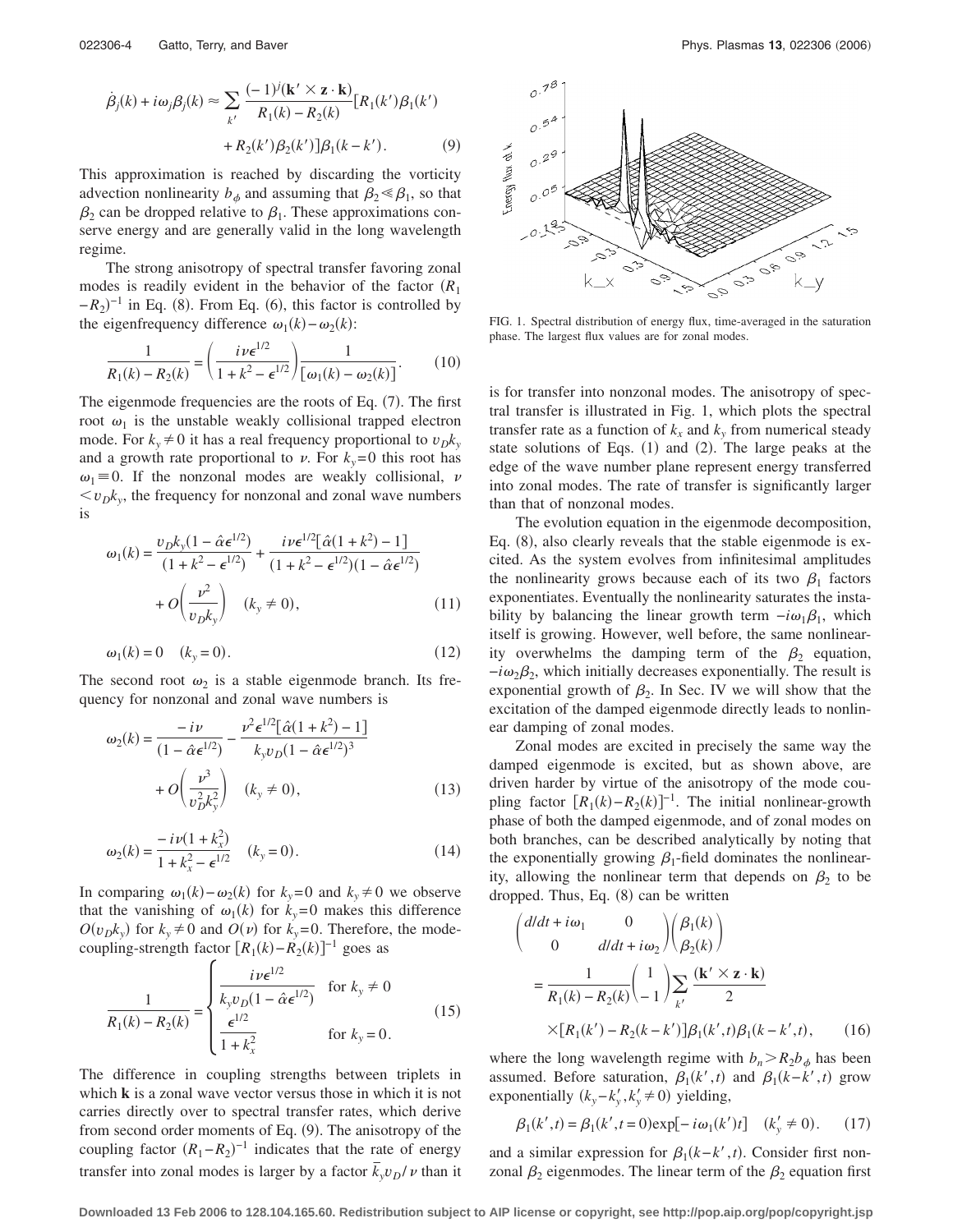

FIG. 2. Time evolution of the total energy and the energies in the growing and damped eigenmodes.

decays exponentially, allowing the nonlinearity to dominate long before saturation. Once that happens, but before  $\beta_2$  becomes large enough to contribute to the nonlinearity, or for the linear term to balance the nonlinearity, the evolution of  $\beta_2$  is governed by the nonlinearity of Eq. (16), with  $\beta_1(k',t)$ and  $\beta_1(k-k',t)$  approximated as in Eq. (17). It is straightforward to integrate the nonlinearity to obtain

$$
\beta_2(k,t) = \sum_{k'} \frac{(\mathbf{k'} \times \mathbf{z} \cdot \mathbf{k})}{2(1 - \epsilon^{1/2} \hat{\alpha})^2} \frac{\nu}{k_y v_D} \left[ i \hat{\alpha} \epsilon^{1/2} 2\mathbf{k} \cdot (\mathbf{k'} - \mathbf{k}) \right. \left. - \frac{\nu (\hat{\alpha} - 1)(1 - \epsilon^{1/2})(2k'_y - k_y)}{k'_y v_D(k_y - k'_y)(1 - \epsilon^{1/2} \hat{\alpha})^2} \right] \times \beta_1(k', t = 0) \beta_1(k - k', t = 0) \times \frac{\exp[-i\omega_1(k')t - i\omega_1(k - k')t]}{i[\omega_2(k) - \omega_1(k') - \omega_1(k - k')]}. \tag{18}
$$

This expression is valid for turbulent modes on the damped branch until  $\beta_2$  is sufficiently large to contribute to nonlinear evolution or saturate the instability. The exponential factor contains a sum of growth rates of modes  $k'$  and  $k-k'$ , allowing the damped branch to grow exponentially at a rate that exceeds the growth rate of the unstable branch. This behavior is evident in Fig. 2, which shows the time evolution of the energies in the growing and damped branches. It is also evident that the damped branch begins growing exponentially long before saturation of the instability.

The assumptions made in deriving Eq. (18) apply equally well to zonal modes on both the unstable and damped branches. On the damped branch, zonal modes decay initially until the nonlinearity dominates. On the unstable branch the nonlinearity dominates at all times because  $\omega_1$ = 0 makes the linear term zero. Consequently the evolution of  $\beta_1$  and  $\beta_2$  for  $k_y=0$  is similar to that of Eq. (18), except that in deriving the evolution, the factor  $(R_1 - R_2)^{-1}$  must be taken from the second line of Eq.  $(15)$  instead of the first. The evolution of zonal modes in either eigenmode branch is given by



FIG. 3. Time evolution of the total energy, zonal mode energy, and nonzonal mode energy.

$$
\beta_j(k_x, t) = \sum_{k'} \frac{(-1)^j k_y' k_x \epsilon^{1/2}}{2(1 - \epsilon^{1/2} \hat{\alpha})} \left[ \hat{\alpha} k_x (2k_x' - k_x) - \frac{2i \nu (\hat{\alpha} - 1)(1 - \epsilon^{1/2})}{k_y' v_D (1 - \epsilon^{1/2} \hat{\alpha})^2} \right] \times \beta_1(k', t = 0) \beta_1(k - k', t = 0) \times \frac{\exp[-i\omega_1(k')t - i\omega_1(k - k')t]}{i[\omega_2(k) - \omega_1(k') - \omega_1(k - k')]}\Big|_{k_y = 0} . \tag{19}
$$

The nonlinear evolution of zonal-mode energy is shown in Fig. 3. Note that the initial exponential growth is similar to that of the damped eigenmode. The growth of zonal modes under nonlinear coupling has been analyzed previously, although frequently for limited spectral interactions (e.g., a single zonal mode with two turbulent sideband modes), or with implicit scale separation assumptions, and not accounting for the accompanying excitation of damped eigenmodes. The early phase of zonal mode excitation is well approximated by weak turbulence approximations like those used in deriving Eq. (19). However, weak turbulence theory breaks down at saturation. Further description of the turbulence must not only utilize strong turbulence theory, but must account for the finite amplitude of the damped eigenmode. This matter will be taken up in the next section. Damped eigenmodes, specifically the geodesic acoustic mode, have been observed in the context of zonal flows.<sup>9</sup>

#### **III. SATURATION ANALYSIS**

In systems like TEM that develop a nonlinear eigenmode, an analytic description of the eigenmode in the saturated state can be obtained by solving the equations for the eigenmode decomposition. If the turbulence is stationary this generally entails finding stationary eigenmode energies. The physics of zonal modes can be investigated by examining important spectral properties for the zonal-mode wave number  $k_y = 0$ , and comparing to nonzonal modes. Properties of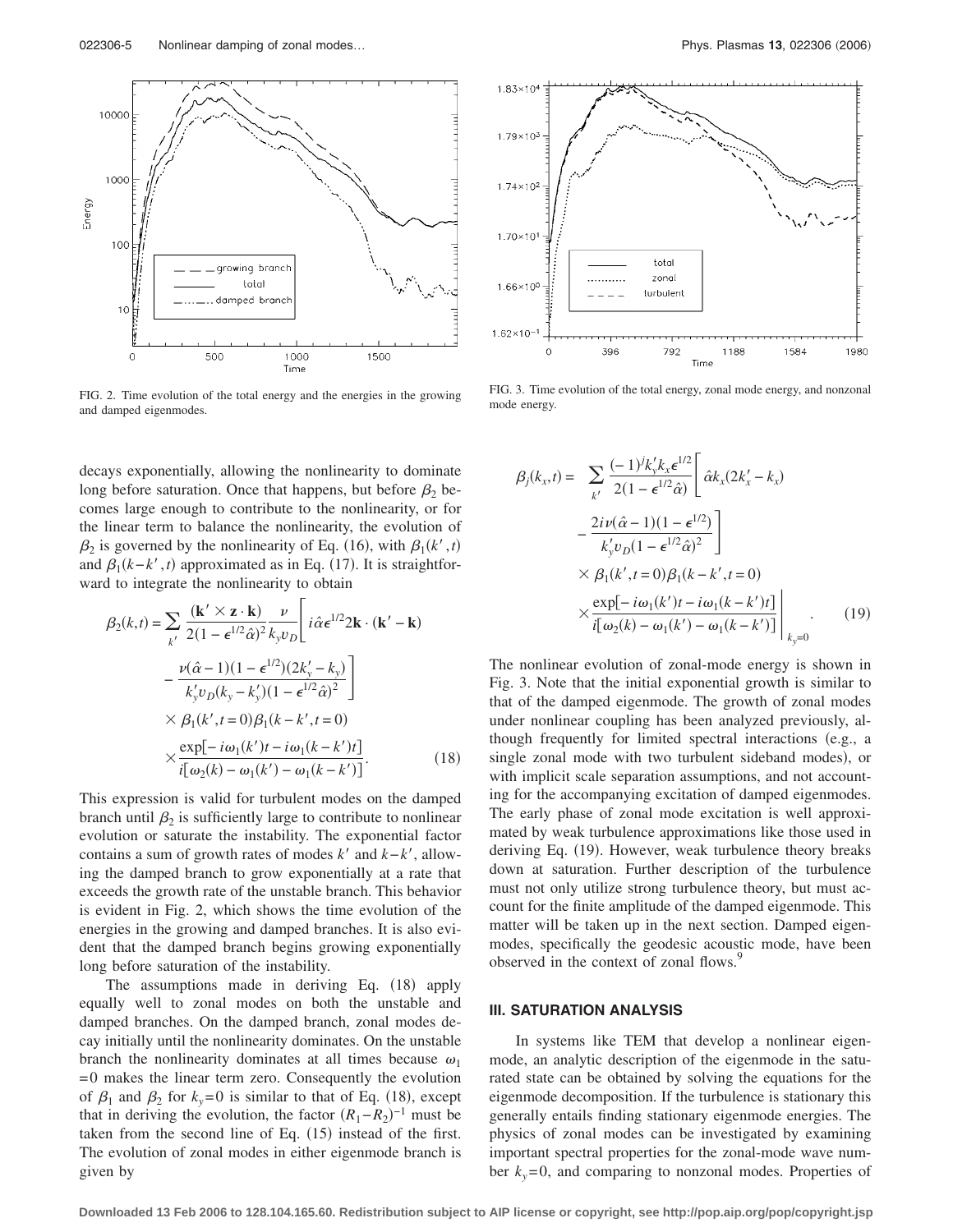interest include energy transfer, dissipation, and energy levels, and are explored in the next two sections.

Saturation in the eigenmode decomposition entails the balance of linear instability or damping with nonlinear transfer terms. This same approach, of course, is invariably applied to models of basic field evolution (i.e., density, potential, etc.). However its application to basic fields is not valid if a nonlinear eigenmode develops. The drives and damping of different eigenmodes are mixed in proportions that depend on fluctuation level and cannot be determined from any balance within the basic-field representation. Direct balances of linear drive and nonlinearity are intrinsically valid in the eigenmode decomposition. However the nonlinearities are mixed, and the energy path from source to sink is not confined within a single eigenmode. In TEM turbulence, energy goes from the instability (Im  $\omega_1$ ) to  $|\beta_1|^2$ , then to Im $\langle \beta_1^* \beta_2 \rangle$ , and finally to  $\text{Re}\langle\beta_1^*\beta_2\rangle$  and  $|\beta_2|^2$ . The damping of the last three quantities by Im  $\omega_2$  is the sink that saturates the turbulence. Because the eigenmodes are nonorthogonal, the total energy is a combination of  $|\beta_1|^2$ ,  $|\beta_2|^2$ , Im $\langle \beta_1^* \beta_2 \rangle$ , and  $\text{Re}\langle\beta_1^*\beta_2\rangle$ . Consequently the dissipation of total energy, both

negative (instability drive) and positive (damping), is not given by any single eigenmode growth rate, but by an amplitude-dependent combination. Solution of the eigenmode decomposition equations allows calculation of the energy dissipation rate. This is detailed in the next section.

The evolution equations for the energies  $|\beta_1|^2$ ,  $|\beta_2|^2$ , Im $\langle \beta_1^* \beta_2 \rangle$ , and Re $\langle \beta_1^* \beta_2 \rangle$  are written out in Ref. 1 as Eqs. (32)–(34). Equation (34) is complex, with independent real and imaginary parts, hence there are four equations that determine the four energies. We do not rewrite the four evolution equations here because of their length. However, they are the basis for analysis of saturation. The original saturation analysis of Ref. 1 considered balances involving nonzonal modes only, i.e., it treated saturation and spectral transfer as essentially isotropic. It also assumed long wavelengths  $(k<sup>2</sup> < 1)$ , but did not formally order  $k<sup>2</sup>$  under the expansion for  $\nu/v_{D}k_{v} \leq 1$ . The object of this section is to account for the anisotropy of spectral transfer and document its effect on energy levels and spectra. The ordering adopted for  $k^2 < 1$  is  $k^2 = O(\nu/\nu_D k_y)^2$ . To illustrate our analysis of anisotropy, we consider Eq. (32) of Ref. 1 in detail. This equation is

$$
\frac{\partial}{\partial t}|\beta_{1}|^{2} = 2 \text{ Im } \omega_{1}|\beta_{1}|^{2} + \text{Re}\sum_{k'}\left\{\frac{1}{2}\frac{C_{1}(k,k')}{(i\omega_{1}'+i\omega_{1}''-i\omega_{1}^{*}-\Delta\omega_{1}'-\Delta\omega_{1}'')}\left[C_{1}(k',k)\left|\beta_{1}'\right|^{2}|\beta_{1}|^{2}+C_{1}(k'',k)\left|\beta_{1}'\right|^{2}|\beta_{1}|^{2}+C_{1}^{*}(k,k')\right\}\right] \times |\beta_{1}'|^{2}|\beta_{1}'|^{2} + C_{2}(k',-k'')|\beta_{1}|^{2}\langle\beta_{1}'\beta_{2}''\rangle + C_{2}(k',k)|\beta_{1}'|^{2}\langle\beta_{1}^{*}\beta_{2}\rangle + C_{2}(k'',k)|\beta_{1}'|^{2}|\langle\beta_{1}^{*}\beta_{2}\rangle + C_{2}(k'',-k')|\beta_{1}|^{2}\langle\beta_{1}'\beta_{2}''\rangle\right\}
$$

$$
+ C_{2}^{*}(k,k')|\beta_{1}'|^{2}\langle\beta_{1}'\beta_{2}''\rangle + C_{2}^{*}(k,k'')|\beta_{1}'|^{2}\langle\beta_{1}''\beta_{2}''\rangle + \frac{C_{2}(k,k')}{(i\omega_{2}'+i\omega_{1}''-i\omega_{1}^{*}-\Delta\omega_{2}'-\Delta\omega_{1}''-\Delta\omega_{1}^{*})}\left[C_{1}(k'',k)|\beta_{1}|^{2}|\langle\beta_{1}'^{*}\beta_{2}'\rangle\right]
$$

$$
- C_{1}(k',k)|\beta_{1}'|^{2}|\beta_{1}|^{2} + C_{1}^{*}(k,k')|\beta_{1}'|^{2}|\langle\beta_{1}'^{*}\beta_{2}'\rangle + C_{2}(k'',k)|\langle\beta_{1}'^{*}\beta_{2}'\rangle\langle\beta_{1}^{*}\beta_{2}\rangle + C_{2}(k'',-k')|\beta_{1}|^{2}|\beta_{2}'|^{2} - C_{2}(k',k)\right\}
$$

$$
\times |\beta_{1}'|^{2}|\langle\beta_{1}^{*}\beta_{2}\rangle - C_{2}(k',-k'')|\langle\beta_{1}'\beta_{2}''\rangle|\beta_{1}|^{2} + C_{2}^{*}(k,k')|\beta_{1}'|^{2}|\beta_{2}'|^{2} + C_{2
$$

where

$$
C_1(k, k') = -({\bf k}' \times {\bf z} \cdot {\bf k}) \frac{R_1(k') - R_1(k'')}{R_1(k) - R_2(k)},
$$
\n(21)

$$
C_2(k,k') = -(\mathbf{k'} \times \mathbf{z} \cdot \mathbf{k}) \frac{R_2(k')}{R_1(k) - R_2(k)},
$$
\n(22)

are coupling strengths, and we use the shorthand notation  $\beta_j = \beta_j(k), \quad \beta'_j = \beta_j(k'), \quad \beta''_j = \beta_j(k-k'), \quad \omega = \omega(k), \quad \omega' = \omega(k'),$ and  $\omega'' = \omega(k - k')$ . The frequencies  $\Delta \omega_1$  and  $\Delta \omega_2$  are complex amplitude-dependent eddy damping rates, given in Eqs. (35) and (36) of Ref. 1. The  $|\beta_1|^2$  evolution equation written in this article as Eq. (20) and the three other coupled energy evolution equations are too complicated to permit a general analytic solution. However it is possible to determine how the solution scales with the instability parameters  $\nu$  and  $v_D k_y$ . The scalings can be found using asymptotic analysis for  $\nu/v_{D}k_{v} \leq 1$  under the ansatz that both the instability drive, Im  $\omega_1$ , and the stable eigenmode damping, Im  $\omega_2$ , remain in dominant balances. From Fig. 1, it is evident that this ansatz is operative in numerical solutions, particularly the requirement that Im  $\omega_2$  enter the dominant balance.

To document the effects of anisotropy we find the solution of the anisotropic energy evolution equations and compare it with the previous solution that assumed isotropy. The asymptotic analysis requires the expansion of  $C_1$ ,  $C_2$ , and the turbulent three-wave decorrelation rates  $iW_{jmn} = i\omega'_j + i\omega''_m$  $-i\omega_n^* - \Delta\omega_j' - \Delta\omega_m'' - \Delta\omega_n^*$  for  $\nu/v_D k_y \le 1$ . The isotropic solution was found using expansions of  $C_1$ ,  $C_2$ , and *iW<sub>imn</sub>* that assumed  $k_y$ ,  $k'_y$ ,  $k_y - k'_y \neq 0$ . It emerged from an asymptotically consistent balance with the leading order energy scalings as

$$
|\beta_1|^2 \sim A_1 \frac{v_D^2 \overline{k}_y^2}{\overline{k}^4},
$$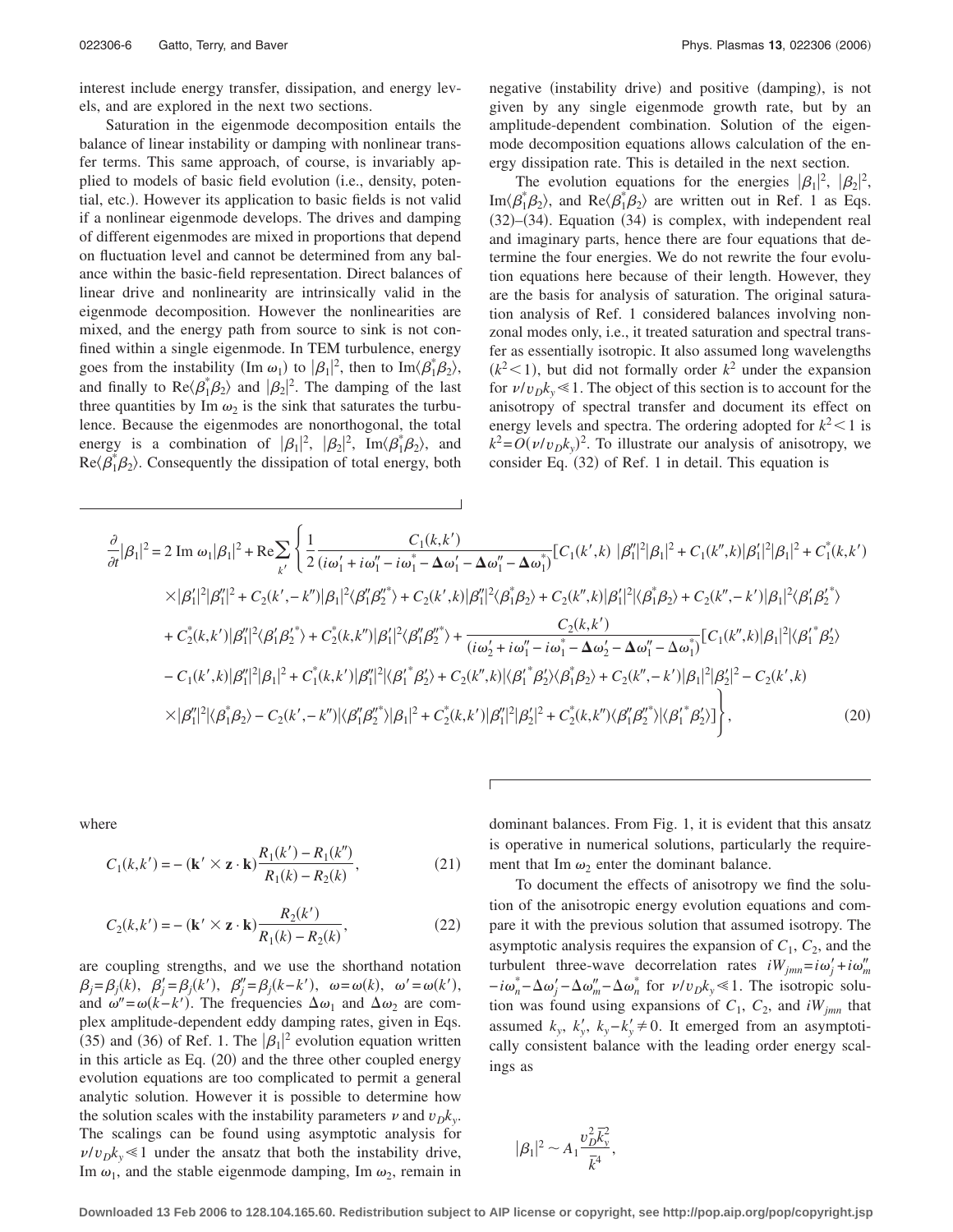$$
|\beta_2|^2 \sim A_2 \frac{\nu^2}{\overline{k}^4},\tag{23}
$$

$$
\text{Re}\langle\beta_1^*\beta_2\rangle\sim A_r\frac{\nu^2}{\bar{k}^4},
$$

$$
\mathrm{Im}\langle\beta_1^*\beta_2\rangle\sim A_i\frac{\nu v_D\overline{k}_y}{\overline{k}^4},
$$

where the energies are spectrum averaged,  $\overline{k}_y$  is a mean poloidal wave number, and  $\bar{k}^4$  is a mean fourth power of wave number generated from spectrum averages of  $(\mathbf{k}' \times \mathbf{z} \cdot \mathbf{k})^2$ . In the leading order balance of Eq. (20), the only nonlinear terms that enter are those proportional to  $C_2(k, k')C_2(k', k)|\beta''_1|^2\langle \beta^*_1\beta'_2\rangle$  $C_2(k, k')C_2(k', k')$  $-k''$ ) $|\beta_1|^2 \langle \beta_1''^* \beta_2'' \rangle$ . Both of these terms involve coupling between a wave at *k'* on the damped branch and waves at *k* and *k*- on the unstable branch. This indicates that transfer to the damped branch through the cross correlation  $\text{Im}\langle\beta_1^*\beta_2\rangle$  plays a prominent role in saturation. The Kolmogorov-like saturation channel that involves transfer to higher-*k* Fourier modes within the growing eigenmode branch is subdominant. (This involves the isotropic part of terms in the  $|\beta_1|^2$  equation that depend only on  $C_1$  and  $\beta_1$ .)

Anisotropy arises because  $\omega_1 \sim k_v v_D$  is large and finite for  $k_y \neq 0$ , whereas  $\omega_1 = 0$  for  $k_y = 0$ . This in turn affects  $C_1$ and  $C_2$  through Eq. (15), and  $iW_{jmn}$ . Because the wave numbers *k*, *k*, and *k*−*k* appear in different combinations as the arguments of  $C_1$  and  $C_2$  in Eq. (20), anisotropic transfer is tracked by considering the limits  $k_y \rightarrow 0$  and  $k'_y \rightarrow 0$ . The limit  $k_y - k'_y \rightarrow 0$  reproduces terms already generated by  $k'_y \rightarrow 0$  and need not be tracked for scaling analysis. There are two types of anisotropic interactions. One is the interaction of zonal modes with  $k_y = 0$  and nonzonal modes with  $k'_y \neq 0$ . (The nonlinear coupling vanishes for a zonal modes directly interacting with another zonal mode.) The other is the interaction of nonzonal modes with  $k_y \neq 0$  and zonal modes with  $k'_y = 0$ . For scaling analysis that does not resolve the full spectral variation there are now eight quantities to be found from the asymptotic balances. These are  $|\beta_1|^2$ ,  $|\beta_2|^2$ , Re $\langle \beta_1 \beta_2^* \rangle$ , and Im $\langle \beta_1 \beta_2^* \rangle$  for  $k_y = 0$  and the same quantities for  $k_y \neq 0$ . Likewise, there are eight balance equations obtained by taking  $k_y = 0$  and  $k_y \neq 0$  in Eqs. (32)–(34) of Ref. 1. Table I summarizes the asymptotic scalings of  $C_1$ ,  $C_2$ , and  $iW_{jmn}$  in the small parameter  $\delta = \nu / v_D \bar{k}_y$  for  $k_y$  and  $k'_y$  values corresponding to zonal and nonzonal modes.

Using the leading order scalings indicated in Table I, there is a consistent leading order balance in all eight energy evolution equations if the energies at nonzonal wave numbers have the same scalings as the isotropic analysis [Eq. (23)], and the zonal energies have the scalings

$$
|\beta_1(k_x, k_y = 0)|^2 \sim A_{1Z} \frac{\nu_D^2 \overline{k}_y^2}{\overline{k}^4},
$$

TABLE I. Leading order scalings of the coupling strengths and decorrelation rates appearing in the energy evolution equations, where  $\delta = \nu / v_D \overline{k_y}$ .

|                 | $k_y, k'_y \neq 0$                    | $k_y=0$                               | $k_{v}' = 0$                          |
|-----------------|---------------------------------------|---------------------------------------|---------------------------------------|
| $C_1(k, k')$    | $O(\delta^2)+iO(\delta^3)$            | $iO(\delta) + O(\delta^2)$            | $iO(\delta) + O(\delta^2)$            |
| $C_1(k'',k)$    | $O(\delta^2)+iO(\delta^3)$            | $iO(\delta) + O(\delta^2)$            | $iO(\delta) + O(\delta^2)$            |
| $C_1(k',k)$     | $O(\delta^2)+iO(\delta^3)$            | $iO(\delta) + O(\delta^2)$            | $iO(\delta) + O(\delta^2)$            |
| $C_2(k, k')$    | $O(1) + iO(\delta)$                   | $iO(\delta^{-1})+O(1)$                | $iO(\delta) + O(\delta^2)$            |
| $C_2(k, k'')$   | $O(1)+iO(\delta)$                     | $iO(\delta^{-1})+O(1)$                | $O(1)+iO(\delta)$                     |
| $C_2(k',k)$     | $O(1) + iO(\delta)$                   | $iO(\delta) + O(\delta^2)$            | $iO(\delta^{-1})+O(1)$                |
| $C_2(k'',k)$    | $O(1) + iO(\delta)$                   | $iO(\delta) + O(\delta^2)$            | $O(1)+iO(\delta)$                     |
| $C_2(k', -k'')$ | $O(1) + iO(\delta)$                   | $O(1)+iO(\delta)$                     | $iO(\delta^{-1})+O(1)$                |
| $C_2(k'',-k')$  | $O(1)+iO(\delta)$                     | $O(1) + iO(\delta)$                   | $iO(\delta) + O(\delta^2)$            |
| $iW_{111}$      | $\nu[O(1)+iO(\delta)]$                | $\nu[O(1)+iO(\delta)]$                | $\nu[O(1)+iO(\delta)]$                |
| $iW_{211}$      | $iv_D\overline{k}_y[O(1)+iO(\delta)]$ | $iv_D\overline{k}_y[O(1)+iO(\delta)]$ | $\nu[O(1)+iO(\delta)]$                |
| $iW_{112}$      | $iv_{D}k_{y}[O(1)+iO(\delta)]$        | $\nu[O(1)+iO(\delta)]$                | $iv_D\overline{k}_y[O(1)+iO(\delta)]$ |
| $iW_{212}$      | $iv_D\overline{k}_y[O(1)+iO(\delta)]$ | $iv_D\overline{k}_y[O(1)+iO(\delta)]$ | $iv_D\overline{k}_y[O(1)+iO(\delta)]$ |

$$
|\beta_2(k_x, k_y = 0)|^2 \sim A_{2Z} \frac{v_D^2 \overline{k}_y^2}{\overline{k}^4},
$$
  
\n
$$
Re\langle \beta_1^*(k_x, k_y = 0) \beta_2(k_x, k_y = 0) \rangle \sim A_{rZ} \frac{v_D^2 \overline{k}_y^2}{\overline{k}^4},
$$
  
\n
$$
Im\langle \beta_1^*(k_x, k_y = 0) \beta_2(k_x, k_y = 0) \rangle \sim A_{iZ} \frac{\nu v_D \overline{k}_y}{\overline{k}^4}.
$$
 (24)

With these scalings the dominant balances are markedly different when anisotropy is accounted for versus when isotropy is assumed. Whereas only two of the eighteen nonlinear terms entered the dominant balance of the isotropic analysis, all eighteen terms enter the dominant balance of Eq. (20) with  $k_y \neq 0$  but  $k'_y = 0$  allowed in the spectrum sums. Consequently, accounting for the coupling to zonal modes results in nearly a factor of 10 increase in the saturation channels available to absorb the energy injected into the turbulence by the instability. This increase in saturation channels is consistent with Fig. 1, which showed that most of the energy provided by the instability flows to the zonal modes.

The spectral transfer described above occurs in a 3D space having  $k_x$  and  $k_y$  as two dimensions, and the third as the two discrete states of *eigenmode space*. This 3D space is visualized as two parallel  $k_x-k_y$  planes, one for each eigenmode. Spectral transfer terms in Eq. (20) fall into four categories. The first is isotropic flow to large wave number occurring in the  $k_x - k_y$  plane of the unstable eigenmode, and is governed by the first three terms of Eq. (20) with  $k_y$ ,  $k'_y \neq 0$ . These same three terms with  $k'_y = 0$  describe anisotropic flow within the plane of the unstable eigenmode from unstable Fourier modes to zonal modes, and comprise the second category. The third category consists of terms like  $C_2(k, k')C_2(k', k)|\beta_1''|^2\langle\beta_1^*\beta_2\rangle$  that transfer energy isotropically in wave number space but jump from the unstable eigenmode plane to the stable eigenmode plane. The fourth category consists of terms like  $C_2(k, k')C_2(k', k)|\beta_1''|^2 \langle \beta_1^* \beta_2 \rangle$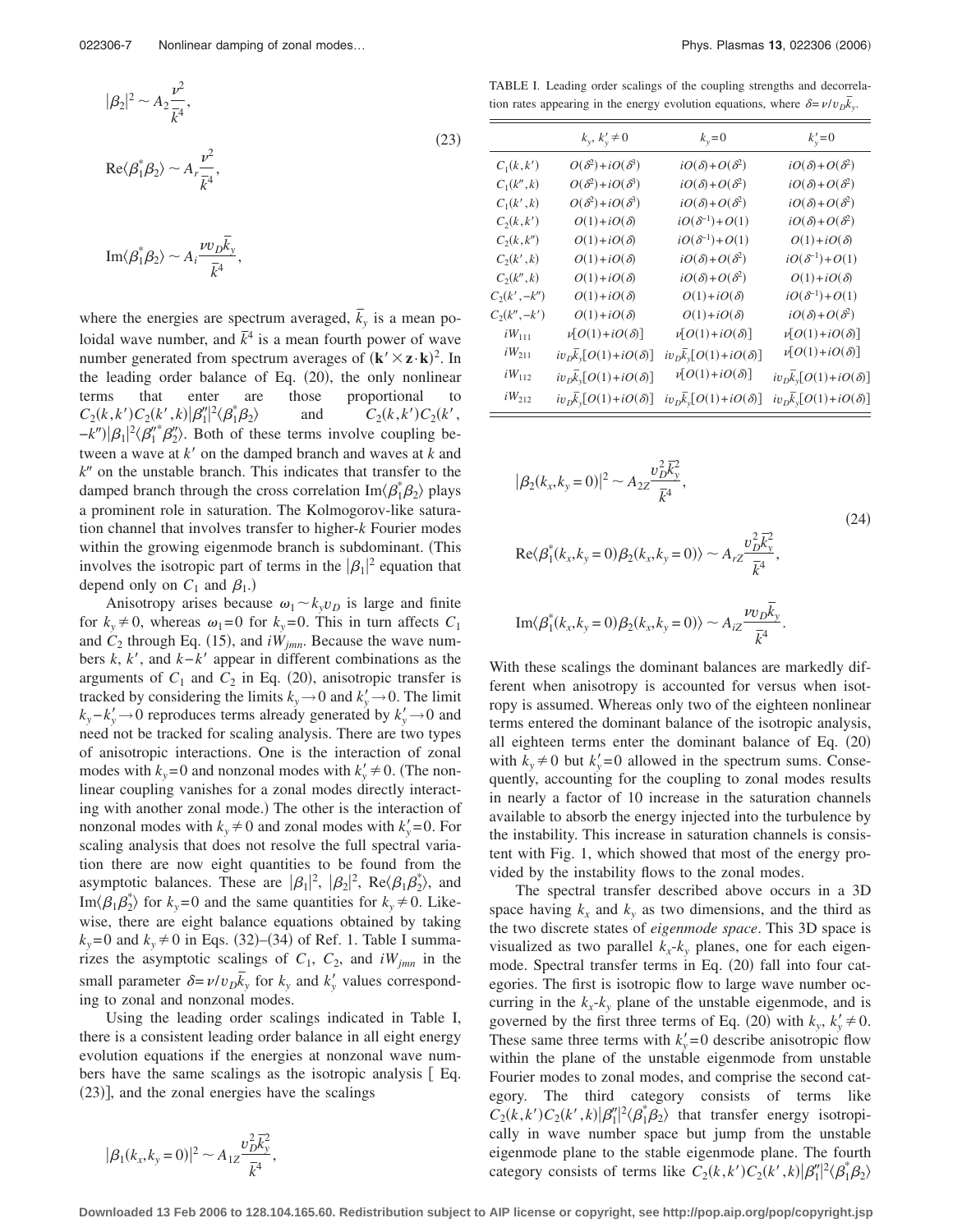with  $k'_y = 0$ . These also jump planes, but the transfer in *k* space is anisotropic to  $k'_y = 0$ . Of these four categories, only the first can be labeled Kolmogorov-like. The third and fourth involve the stable eigenmode. The second represents inverse transfer in a nonlinearity historically identified with forward transfer. The ratio of the three Kolmogorov-like terms to any rate in the other three categories is obtained by substituting Eqs.  $(23)$  and  $(24)$  into the terms in question. In all cases the ratio is  $v^2/v_D^2\bar{k}_y^2$ , and is truly small. Moreover, there are 3 terms in the second category, 2 in the third category, and 15 in the fourth category, all of the same order. This quantifies the assertion that the instability saturates by non-Kolmogorov-like transfer, and that transfer is overwhelmingly anisotropic and primarily to modes on the stable branch. Non-Kolmogorov-like saturation via spectral transfer to longer toroidal wavelengths has been observed in simulation of electron temperature gradient turbulence.<sup>18</sup> Because eigenmode space was not resolved, it is not clear if this transfer involves a single eigenmode or multiple branches.

The change in scaling of  $|\beta_2|^2$  and  $\langle \beta_1^* \beta_2 \rangle$  in the anisotropic analysis relative to the isotropic analysis is also noteworthy. It suggests that the zonal modes in these quantities have larger levels than the nonzonal modes and that there is therefore significantly more damping in the system than if the coupling to zonal modes is removed. In the next section we show that the nonlinear eigenmode created by the excitation of the both the unstable and damped eigenmodes is robustly damped for zonal wave numbers. The zonal modes are therefore an energy sink. Because transfer to zonal modes dominates the Kolmogorov transfer to damped modes at higher wave number this is the saturation mechanism for the instability. Consequently, there is a change in the saturation level of nonzonal modes that follows from the inclusion or exclusion of the anisotropic saturation channels to zonal modes. This change is illustrated in Fig. 4. The fluctuation level increases by an order of magnitude when the coupling to zonal modes is removed. It must therefore be concluded that in this system it is the nonlinear damping of zonal modes that leads to the lower saturation level when zonal modes are present. Although results like these have been exhibited since zonal flows were first examined in unstable fusion plasmas, we emphasize that, in light of the previous discussion, the interpretation of these results is quite different from the one usually given. Here zonal modes reduce saturation because they are the dominant sink of fluctuation energy through a finite amplitude-induced damping mechanism. In contrast, the commonly invoked mechanism of zonal flow shearing<sup>19</sup> derives from differential advection and is not intrinsically dissipative.

The differences between this and other models are also illustrated by the scaling of saturation level with zonal flow damping. In simulations of ion temperature gradient turbulence the saturation level increases with zonal-flow damping rate. Here,  $|\beta_2|^2 \sim \nu^2$ , but  $|\beta_1|^2 \sim \nu^0$ . Although the dampedeigenmode level increases with larger zonal flow damping (which is proportional to  $\nu$ ), the level of the unstable eigenmode does not. However, in this model, unlike others, a single dissipative parameter  $\nu$  controls both the instability

free energy (growth rate) and the energy sink that saturates the instability. Moreover the sink is only accessed as a finiteamplitude effect through excitation of the damped eigenmode. Recent work shows that damped eigenmodes affect saturation under certain conditions governed by the linear and nonlinear coupling, conditions that may not be met in all models.<sup>20</sup> These differences are implicated in cases where there is little change in fluctuation level when the coupling to zonal flows is removed, $21$  because in those cases there is little deviation from the state of the linear instability.

Zonal mode spectra can be derived for  $\beta_1$  and  $\beta_2$  using the procedure validated in Ref. 11 for finding the spectrum of zonal flows in quasigeostrophic  $\beta$ -plane turbulence. This procedure is rooted in the observation made in Sec. II that spectra develop singular boundary layer-like structure in wave number space (consisting of enhanced spectral densities) to compensate for the vanishing of the wave frequency when the wave number in the zonal direction is zero. In the analysis of Ref. 11 the spectrum is inertial. In the present system there is dissipation, however, in a sense to be explained more fully below, the deviation from inertial behavior is weak because  $\nu \ll \nu_D \overline{k}_y$ . The procedure of Ref. 11, although heuristic, has been shown from simulation to correctly predict the zonal-flow spectrum. In accordance with the notion of a singular boundary layer in wave number space it balances magnitudes of the wave term and the nonlinearity, equating all wave numbers to the wave number whose direction is normal to the zonal direction.

For TEM the procedure must be interpreted as applying to the evolution equations for  $\beta_1(k)$  with  $\mathbf{k}' \times \mathbf{z} \cdot \mathbf{k} \rightarrow k_y k_x'$ ,  $k_y \rightarrow 0$ , and all remaining wave number dependence evaluated as  $k_x$ . To remove the effect of instability we set  $\hat{\alpha} = 1$ . The spectrum is obtained from the evolution equation for  $\beta_1$ , because that is the equation in which the wave term appears. Following the steps just described,



FIG. 4. Total turbulent energy for numerical solution with and without coupling to zonal modes.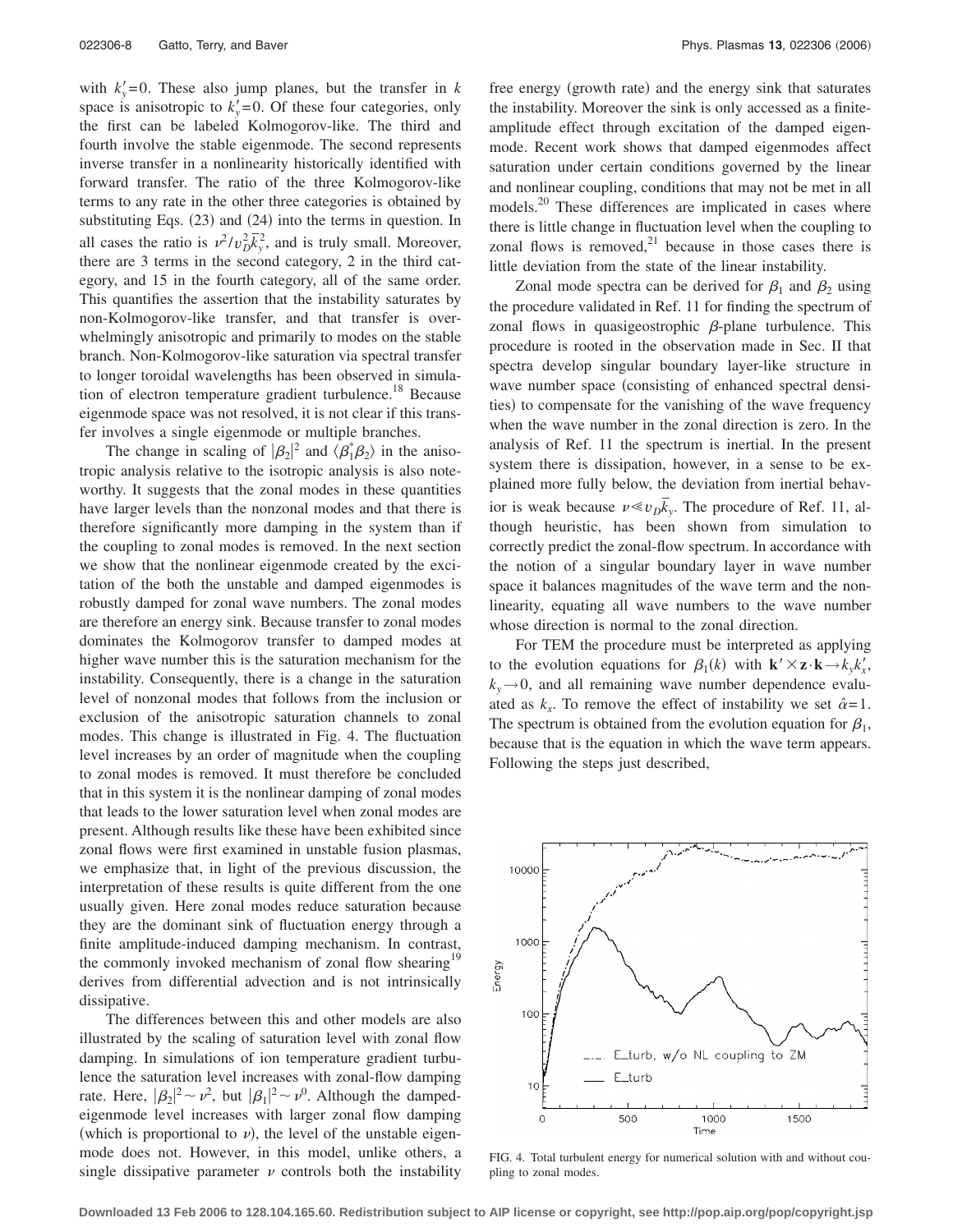$$
\omega_1(k)\beta_1(k_x)|_{k_y=0} = \frac{k_yk_x}{[R_1(k) - R_2(k)]}[R_1(k_x)\beta_1(k_x) + R_2(k_x)\beta_2(k_x)]\beta_1(k_x)|_{k_y=0}.
$$
\n(25)

Because both  $\beta_1$  and  $\beta_2$  remain in dominant balances, each term on the right hand side of Eq.  $(25)$  must balance the wave term, providing spectra for  $|\beta_1|^2$  and  $|\beta_2|^2$ . The balance with the first term yields  $\beta_1(k_x) = v_D / \epsilon^{1/2} k_x$ . Defining the continuous energy density for  $\beta_1$  in the usual way as  $\int U_1(k_x)dk_x = |\beta_1|^2$ , the spectrum is given by

$$
U_1(k_x) = \frac{v_D^2}{\epsilon k_x^3}.\tag{26}
$$

The balance with the second term yields  $\beta_2(k_x) = \nu/(1$  $-\epsilon^{1/2}$ ) $k_x^2$ , from which the spectrum of  $\beta_2$  is found to be

$$
U_2(k_x) = \frac{\nu^2}{(1 - \epsilon^{1/2})^2 k_x^5}.
$$
 (27)

These spectra are steep, particularly the  $\beta_2$  spectrum, which happens to have the same power law exponent of the quasigeostrophic  $\beta$ -plane spectrum. However, aside from that, what is most telling about these spectra is their relationship to the asymptotic scaling solutions, Eqs. (23) and (24), and the conclusions that can be drawn therefrom.

We note first that the singular layer spectra of Eqs. (26) and (27) have identical scaling with the nonzonal mode spectra of the asymptotic analysis, i.e.,  $|\beta_1|^2 \sim v_D^2/\bar{k}^2$  and  $|\beta_2|^2$  $\sim \nu^2/\bar{k}^4$ . We now take Eq. (27) as the zonal-mode spectrum that matches to a nonzonal-mode spectrum for  $\beta_2$  outside the singular layer, and we use it to determine the scaling of the zonal-mode energy in  $\beta_2$  when the wave number dependence is not resolved. To do this we replace  $k_x^2$  with its dimensional equivalent in the system parameters,  $k_x^2 = v^2/v_D^2$ . We find that the zonal mode energy for  $\beta_2$  becomes  $v_D^2/\overline{k^2}$ , exactly as indicated by Eq. (24). This means that the wave number spectra of the singular layer analysis, when averaged over wave number, reproduce the asymptotic scalings extracted from the energy evolution equations. The two approaches are equivalent even though one assumed an inertial range and the other accounted fully for the noninertial distribution of energy sources and sinks. This demonstrates that TEM, although not inertial, is indeed governed by the inertial forces of classic wave-dominated regimes in turbulence, consistent with  $\nu \ll v_D \overline{k}_y$ .

Consequently, it is wave physics and the symmetry breaking by anisotropic waves that sets the properties of zonal flows and the spectrum of long wavelength turbulence in TEM. This view connects to fundamental symmetries of the governing equations and unifies the zonal mode physics in TEM with that of other systems. It leads to the placement of TEM turbulence in a dynamical similarity group with quasigeostrophic  $\beta$ -plane turbulence, 3D rotating turbulence, rotating stratified turbulence, and magnetohydrodynamic (MHD).

Figure 3 shows the time evolution of the energies in zonal and nonzonal wave numbers. Initially there is more energy in nonzonal wave numbers, but eventually the energy in zonal wave numbers becomes larger. This is consistent with development of the steep spectra of Eqs.  $(26)$  and  $(27)$ in a region where otherwise the energy tends to roll over and decrease with decreasing wave number. Note that as the zonal mode energy builds up the total energy also adjusts downward from an initially higher, transient saturation level. This is a common feature of zonal mode dynamics, but we emphasize again that here it is caused by the strengthening of a dissipative sink as zonal-mode energy builds.

#### **IV. NONLINEAR ZONAL MODE DAMPING**

The previous sections showed that the TEM system, like other wave-dominated systems with anisotropic frequencies, has strongly anisotropic spectral transfer to zonal modes. At the same time the nonlinearity excites a damped eigenmode that introduces finite-amplitude-induced damping for zonal and nonzonal wave numbers. Here we quantify that damping by specifying the precise mixing of unstable and stable eigenmodes obtained from the saturation analysis of the previous section, and the damping and growth rates intrinsic to these eigenmodes at wave numbers of interest. The basis for calculation of finite-amplitude-induced dissipation is the fluctuation energy, and its time rate of change, which quantifies dissipation rates. The fluctuation energy is a quadratic function of  $n_k$  and  $\phi_k$  formulated to include kinetic, potential, and internal energies, and subject to the constraint that the energy is an invariant of the nonlinearities. $^{22}$  The latter requires the nonlinearities to vanish when the appropriate moments of Eqs. (3) and (4) are taken to formulate the energy evolution. The above requirements are satisfied when the energy is defined as

$$
W = \sum_{k} E(k) = \sum_{k} \left[ (1 + k^2 - \epsilon^{1/2}) |\phi_k|^2 + \epsilon^{1/2} |n_k|^2 \right].
$$
 (28)

Although energy is conserved by the nonlinearities, it is dissipated in the full system, which has dissipative linear terms. The temporal derivative of *W* yields the net energy into (or out of) the system under the combination of sources and sinks, including the gradient free energy released into unstable wave numbers, and the energy dissipated at stable wave numbers through trapped-electron pitch angle scattering. Taking the derivative of  $W$ , and using Eqs.  $(3)$  and  $(4)$  to express  $\dot{n}_k$  and  $\dot{\phi}_k$  in terms of the remaining terms,  $dW/dt$ can be written

$$
\frac{dW}{dt} = \sum_{k} 2\gamma_k^{nl} E(k),\tag{29}
$$

where  $\gamma_k^{nl}$  is the spectrally resolved energy growth rate, given by

$$
\gamma_k^{nl} = \frac{k_y v_D \hat{\alpha} \epsilon^{1/2} \operatorname{Im} \langle n_k^* \phi_k \rangle - \nu \epsilon^{1/2} |(n_k - \phi_k)|^2}{(1 + k^2 - \epsilon^{1/2}) |\phi_k|^2 + \epsilon^{1/2} |n_k|^2}.
$$
(30)

The right-hand side of Eq. (29) comes entirely from the linear terms of Eqs. (3) and (4). The nonlinear terms vanish in the sum over *k* because *W* is an invariant. This does not make  $\gamma_k^{nl}$  a linear growth rate. It is nonlinear, or amplitude dependent, because  $\langle n_k^* \phi_k \rangle$  and  $| (n_k - \phi_k) |^2$  have different values at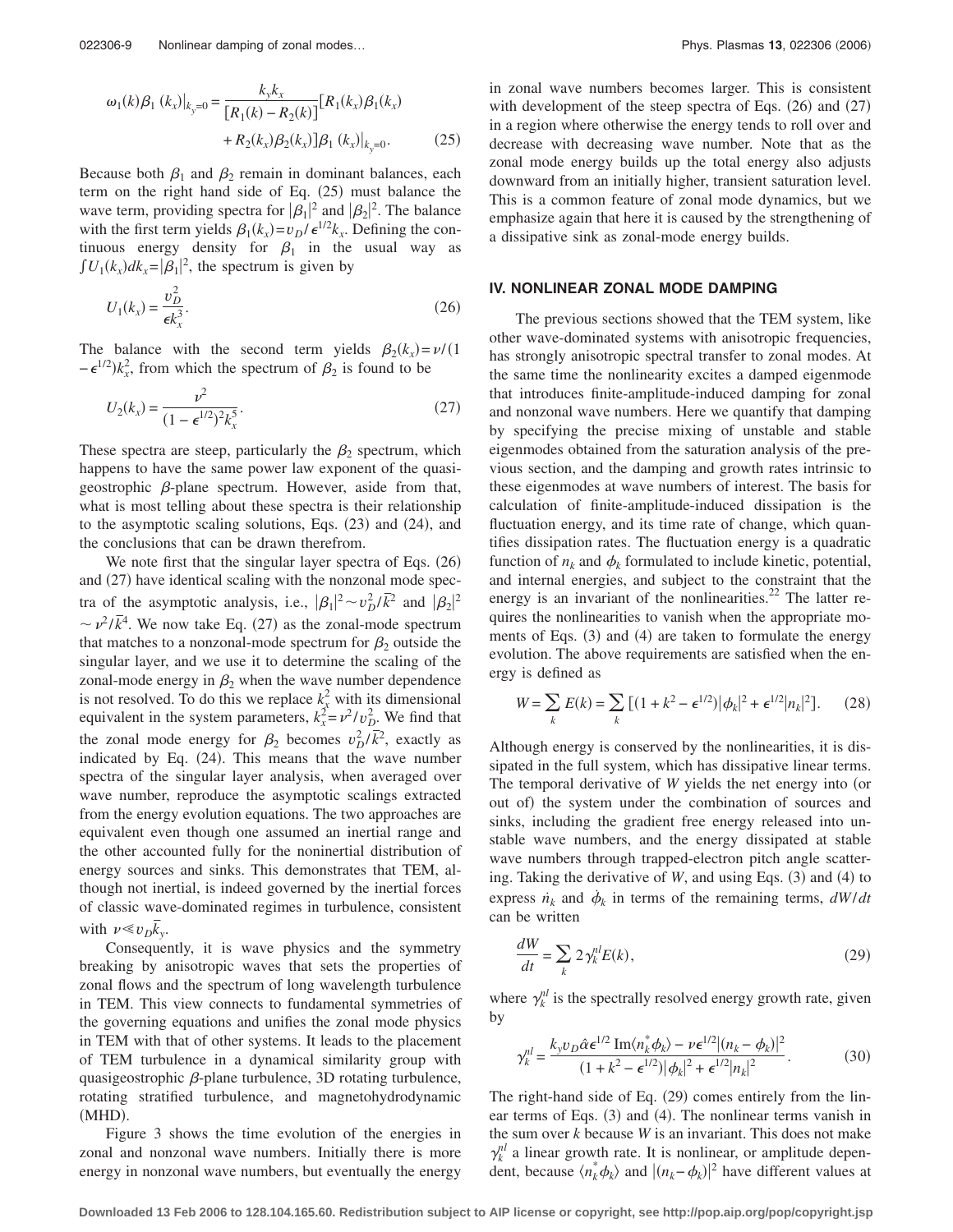finite amplitude than they have at infinitesimal amplitude (where  $\gamma_k^{nl}$  is extremely close to the linear growth rate).

Consider the properties of the nonlinear growth rate. The second term in the numerator arises from collisional detrapping. It is negative or zero, depending on the values of  $n_k$  and  $\phi_k$ , but cannot be positive. Instability therefore resides in the first term and occurs when it is positive and larger than the second term. To be positive,  $k_y \neq 0$  and  $\text{Im}\langle n_k^* \phi_k \rangle > 0$ . Note that the first term is proportional to  $v_D \hat{\alpha}$ , which parameterizes the free energy residing in the density and temperature gradients. Consequently, the gradient free energy is only available to modes with  $k_y \neq 0$ , and only if  $\text{Im}\langle n_k^* \phi_k \rangle > 0$ . Zonal modes have  $k_y = 0$ . They are unable to access the free energy, and cannot be unstable, linearly or nonlinearly. If we set  $k_y = 0$  in Eq. (30) we obtain the zonal-mode energy growth rate,

$$
\gamma_k^{nl}|_{k_y=0} = - \frac{\nu \epsilon^{1/2} |(n_k - \phi_k)|^2}{(1 + k_x^2 - \epsilon^{1/2}) |\phi_k|^2 + \epsilon^{1/2} |n_k|^2} \bigg|_{k_y=0}, \qquad (31)
$$

which from the previous discussion is negative or zero. Thus although zonal modes have no way of extracting free energy from driving gradients, they are actually damped except when  $n_k = \phi_k$ .

We turn now to the relationship between  $n_k$  and  $\phi_k$ , which governs the zonal mode damping. This relationship is dictated by the eigenmodes, and knowing it allows us to evaluate zonal mode damping. The linear eigenmodes are specified by Eq. (6). Selecting the zonal wave number condition  $k_y = 0$ , and recalling that  $\omega_1 = 0$  for  $k_y = 0$ , we find that for the unstable eigenmode  $R_1 = 1$ , or that  $n_k = \phi_k$  (which implies that  $n_e$ =0). Consequently, the zonal wave number of the unstable eigenmode is marginally stable, the standard expectation. This is consistent with  $\omega_1 = 0$ . Note that any deviation of the fluctuations from the unstable eigenmode, however slight, introduces nonlinear damping. The unstable eigenmode dominates evolution early in the linear growth phase, making zonal modes undamped initially. However, as the nonlinear eigenmode develops under the excitation of the damped eigenmode,  $n_k \neq \phi_k$ , and zonal modes become damped.

We evaluate the nonlinear zonal mode damping rate at saturation, substituting into Eq. (31) the values of  $n_k$  and  $\phi_k$ consistent with the nonlinear mixing of unstable and damped eigenmodes, as specified in the saturation levels given in Eqs.  $(24)$ . From the eigenmode decomposition  $[Eq. (5)]$ , the nonlinear growth rate can be written

 $1/2-1$ 

 $\overline{2}$ 

$$
\gamma_k^{nl}|_{k_y=0} = -2\nu\epsilon^{1/2}|\beta_2|^2 (R_2 - 1)^2 \left[ (1 + k_x^2 - \epsilon^{1/2}) (|\beta_1|^2 + |\beta_2|^2 + 2 \text{ Re}\langle \beta_1 \beta_2^* \rangle) + \epsilon^{1/2} (|\beta_1|^2 + R_2^2 |\beta_2|^2 + 2R_2 \text{ Re}\langle \beta_1 \beta_2^* \rangle) \right]^{-1}|_{k_y=0},
$$
\n(32)

where

$$
R_2|_{k_y=0} = \frac{-\left(1 + k_x^2 - \epsilon^{1/2}\right)}{\epsilon^{1/2}}
$$
\n(33)

is found by substituting Eq. (14) into Eq. (6). The factor  $|\beta_2|^2$ in Eq. (32) underscores the fact that it represents a nonlinear

damping rate, because as a damped eigenmode,  $\beta_2$  only differs from infinitesimal values if it is excited to finite amplitude by the nonlinearity. For concreteness, let us arbitrarily set to unity the order-unity constants  $A_{1Z}$ ,  $A_{2Z}$ ,  $A_{rZ}$ , and  $A_{iZ}$ . Substituting from Eq. (24), the zonal mode nonlinear damping rate becomes

$$
\gamma_k^{nl}|_{k_y=0} \approx -\frac{\nu}{1+4\epsilon^{1/2}-\epsilon} \approx -\nu,\tag{34}
$$

where the last approximate equality neglects  $\epsilon^{1/2}$  as a small parameter and is therefore consistent with the saturation levels given in Eq. (24). We note that the nonlinear zonal mode damping rate is of the same order as the growth rate of the fastest growing mode (and of larger magnitude in this approximation). This is consistent with earlier demonstrations that the instability is saturated by the finite-amplitudeinduced damping of zonal modes.

## **V. CONCLUSIONS**

We have undertaken a fully self-consistent spectral study of a system with strong nonadiabatic electron dynamics, and with instability-driven turbulence possessing a prominent zonal-mode component. The system models trapped electron mode turbulence, an important component of the fluctuation spectrum in tokamak discharges. The nonadiabatic electron density is strongly excited at zonal wave numbers, hence the investigation has gone beyond zonal flows to describe the effects of zonal modes in other fluctuation fields. We have explored key features shared with other types of turbulence exhibiting large scale anisotropic structure, including 3D rotating turbulence, rotating stratified turbulence, quasigeostrophic  $\beta$ -plane turbulence, and MHD turbulence.

Zonal modes are a fluctuation component whose spectral density is singularly influenced by the frequency of linear waves. We have shown that spectral transfer is governed by a singular balance in wave number space between the nonlinearity and the wave frequency. Consequently, zonal modes are the nonlinear vestige of the zero-frequency drift wave, preferentially driven by spectral transfer as a consequence of the vanishing of the linear wave frequency at the zonal mode number  $k_y = 0$ . As such zonal modes are an anisotropic spectrum component expressing the anisotropy of drift wave propagation. The singular balance is enforced in the fluctuation basis that diagonalizes the linear coupling (the eigenmode decomposition).

Because zonal modes are produced by the interplay of linear wave dynamics and nonlinearity, their analysis must account for the possible nonlinear mixing of eigenmodes of the wave dielectric. In TEM turbulence the unstable trapped electron eigenmode is mixed with a second branch whose modes are stable for all wave numbers. Mixing occurs because the stable eigenmode is nonlinearly excited to finite amplitude by the advection of electron density. This nonlinear mixing subjects zonal modes to the robust damping of the stable eigenmode branch. The damping is nonlinear, or finite-amplitude-induced, because it derives from the nonlinear mixing.

**Downloaded 13 Feb 2006 to 128.104.165.60. Redistribution subject to AIP license or copyright, see http://pop.aip.org/pop/copyright.jsp**